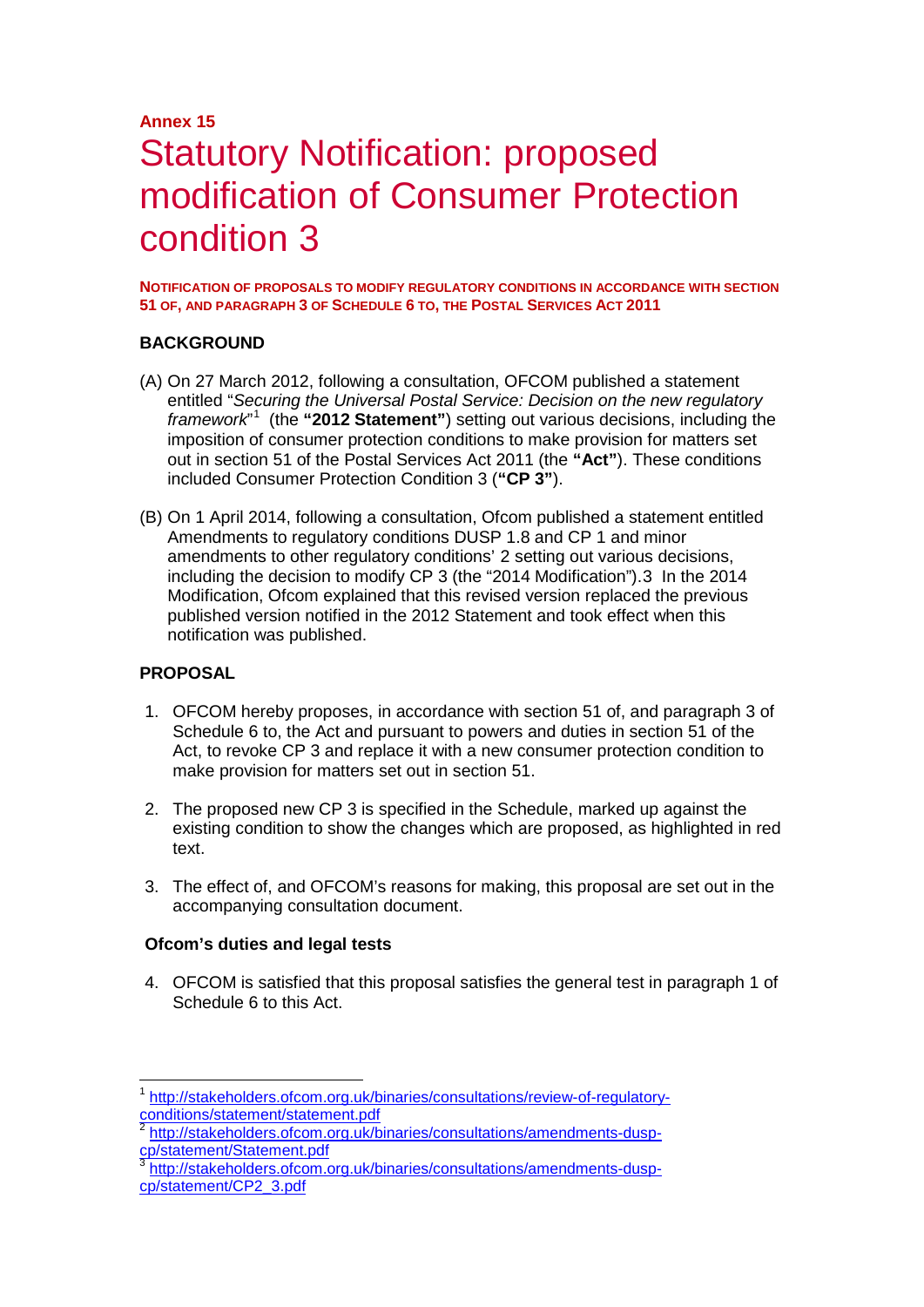5. In making this proposal, OFCOM have considered and acted in accordance with their principal duty in section 29 of the Act and their general duties in section 3 of the Communications Act 2003.

#### **Making representations**

- 6. Representations may be made to OFCOM about the proposal set out in this Notification by no later than 3 August 2016.
- 7. Copies of this Notification and the accompanying consultation document have been sent to the Secretary of State in accordance with paragraph 5(1)(a) of Schedule 6 to the Act.
- 8. By virtue of paragraph 3(5) of Schedule 6 to the Act, OFCOM may give effect, with or without modifications, to a proposal with respect to which it has published a notification only if OFCOM has—
	- (a) considered every representation about the proposal that is made to OFCOM within the period specified in this Notification; and
	- (b) had regard to every international obligation of the United Kingdom (if any) which has been notified to OFCOM for this purpose by the Secretary of State.

#### **Interpretation**

- 9. Except insofar as the context otherwise requires, words or expressions shall have the meaning assigned to them in this Notification and otherwise any word or expression shall have the same meaning as it has been ascribed for the purpose of Part 3 of the Act or for the purpose of CP 3 (as relevant).
- 10. In this Notification—
	- (a) **"2012 Statement**" has the meaning given to it in recital (A) to this Notification;
	- (b) "**2014 Modification**" has the meaning given to it in recital (B) to this Notification;
	- (c) "**Act**" means the Postal Services Act 2011 (c.5); and
	- (d) "**CP 3**" means consumer protection condition referred to in recital (B) to this Notification as modified and replaced by the 2014 Modification.
- 11. For the purpose of interpreting this Notification—
	- (a) headings and titles shall be disregarded;
	- (b) expressions cognate with those referred to in this Notification shall be construed accordingly;
	- (c) the Interpretation Act 1978 (c. 30) shall apply as if this Notification were an Act of Parliament.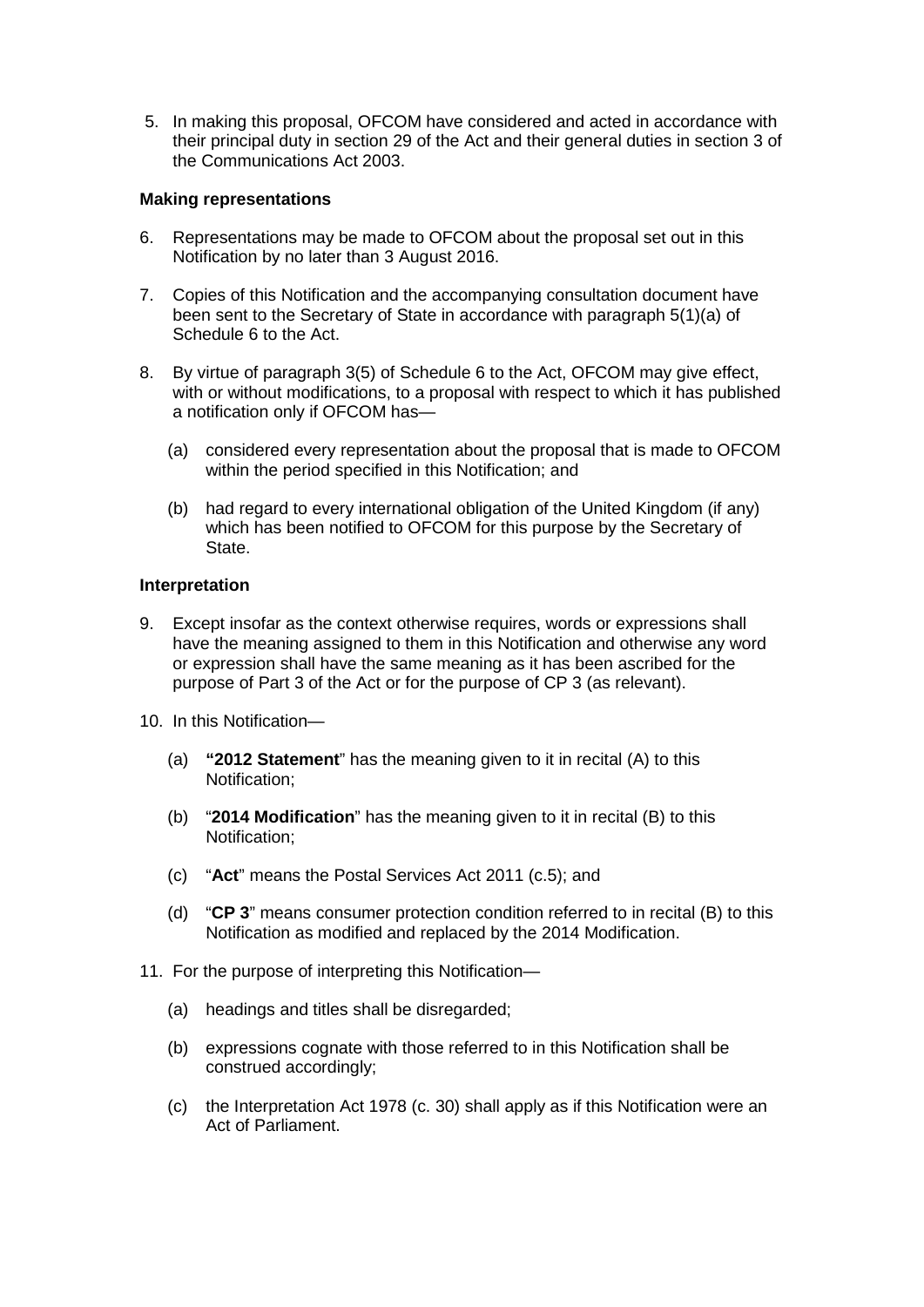12. The Schedule to this Notification shall form part of this Notification.

Signed by

leerley.

#### **Jonathan Oxley**

#### **Group Director, Competition Group**

A person duly authorised by OFCOM under paragraph 18 of the Schedule to the Office of Communications Act 2002

24 May 2016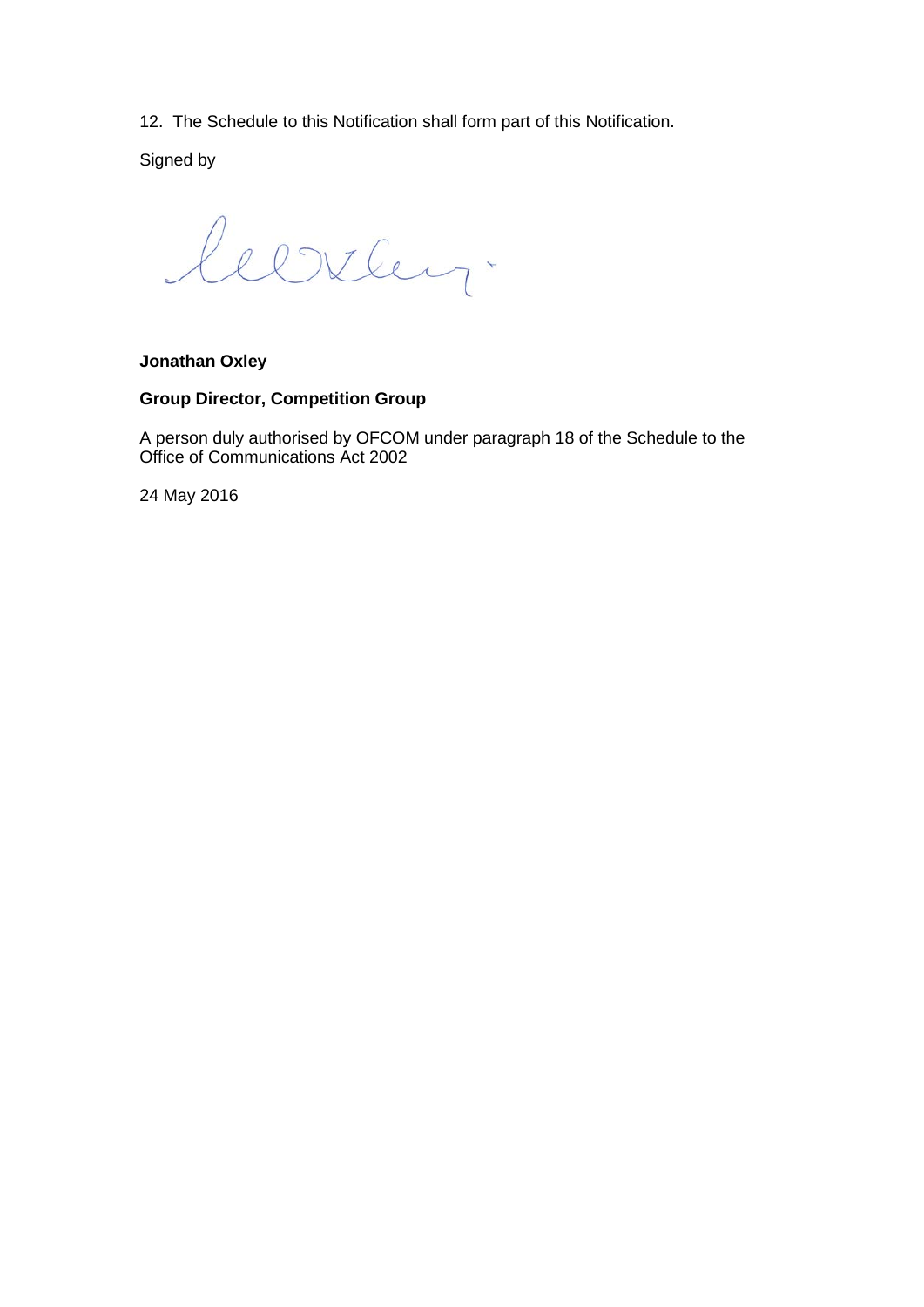#### **Schedule**

# Proposed modification of CP 3

#### **CONSUMER PROTECTION CONDITION 3: COMPLAINTS HANDLING AND REDRESS**

### **3.1. Application, definitions and interpretation**

| CP 3.1.1 | This consumer protection condition ("CP Condition") shall apply as                                                                                                                                                                                                                                                                    |  |
|----------|---------------------------------------------------------------------------------------------------------------------------------------------------------------------------------------------------------------------------------------------------------------------------------------------------------------------------------------|--|
|          | follows:                                                                                                                                                                                                                                                                                                                              |  |
|          | (a) CP 3.2 - all postal operators; and<br>(b) CP 3.3 - the universal service provider-apart from CP 3.3.16 -                                                                                                                                                                                                                          |  |
|          | regulated postal operators; and                                                                                                                                                                                                                                                                                                       |  |
|          | (c) CP 3.3.16 - the universal service provider                                                                                                                                                                                                                                                                                        |  |
| CP 3.1.2 | In this CP Condition-                                                                                                                                                                                                                                                                                                                 |  |
|          |                                                                                                                                                                                                                                                                                                                                       |  |
|          | (a) "Act" means the Postal Services Act 2011 (c.5);                                                                                                                                                                                                                                                                                   |  |
|          | (b) "appointed day" means 1 October 2011;                                                                                                                                                                                                                                                                                             |  |
|          | (c) "Citizens Advice Consumer Service" means the telephone<br>and online consumer advice service operated by the National<br>Association of Citizens Advice Bureaux, registered company<br>number 1436945;                                                                                                                            |  |
|          | (d) "complainant" means a person who has made a consumer<br>complaint;                                                                                                                                                                                                                                                                |  |
|          | (e) "complaint" means any expression of dissatisfaction made to<br>a postal operator, related to one or more of its products or<br>services or the manner in which the postal operator has dealt<br>with any such expression of dissatisfaction, where a response is<br>explicitly or implicitly required or expected to be provided; |  |
|          | "complaints handling procedure" means the procedure<br>(f)<br>required by Condition CP 3.3.1;                                                                                                                                                                                                                                         |  |
|          | (g) "completed complaint" means a consumer complaint in<br>respect of which there remains no outstanding action to be<br>taken by the postal operator in accordance with its complaint<br>handling procedure;                                                                                                                         |  |
|          | (h) "consumer" means a person who uses postal services either<br>as a sender or an addressee;                                                                                                                                                                                                                                         |  |
|          |                                                                                                                                                                                                                                                                                                                                       |  |
|          |                                                                                                                                                                                                                                                                                                                                       |  |
|          |                                                                                                                                                                                                                                                                                                                                       |  |
|          |                                                                                                                                                                                                                                                                                                                                       |  |
|          |                                                                                                                                                                                                                                                                                                                                       |  |
|          |                                                                                                                                                                                                                                                                                                                                       |  |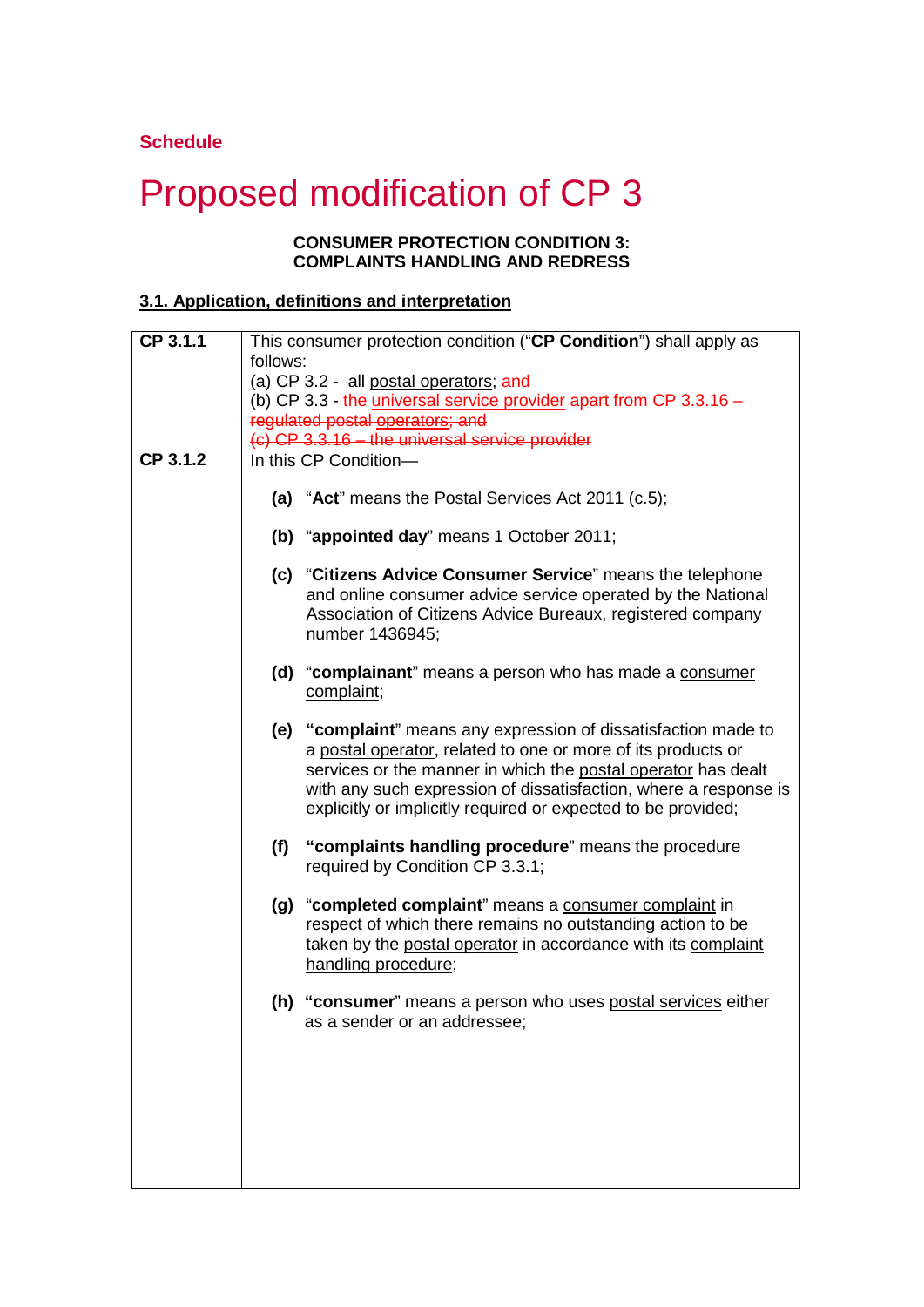| "consumer complaint" means a complaint which is made<br>(i)<br>against a regulated postal operator or the universal service<br>provider either-                                                                                                                                                                 |
|-----------------------------------------------------------------------------------------------------------------------------------------------------------------------------------------------------------------------------------------------------------------------------------------------------------------|
| i.<br>by a person in that person's capacity as a relevant<br>consumer; or                                                                                                                                                                                                                                       |
| by a person acting on behalf of such a relevant consumer;<br>ii.                                                                                                                                                                                                                                                |
| (i) "contract customer" means a person who is a consumer in<br>relation to a regulated postal service where the provision of<br>the regulated postal service is governed by a contract between<br>that consumer and the regulated postal operator or universal<br>service provider;                             |
| (kj) "Consumer Advocacy Bodies" means Citizens Advice,<br>Citizens Advice Scotland and the General Consumer Council for<br>Northern Ireland;                                                                                                                                                                    |
| (Ik) "DUSP condition" means a designated USP condition imposed<br>under s.36 of the Act;                                                                                                                                                                                                                        |
| (ml) "public holiday" means a Christmas Day, Good Friday and a<br>day which is a bank holiday under the Banking and Financial<br>Dealings Act 1971;                                                                                                                                                             |
| (am) "qualifying redress scheme" means a redress scheme which<br>is approved by OFCOM in accordance with Schedule 5 of the<br>$Act^4$ :                                                                                                                                                                         |
| (g) "regulated postal operator" means a postal operator which<br>provides services in relation to which, had these services been<br>carried out prior to the appointed day, it would have been<br>required to hold a licence under the Postal Service Act 2000,<br>and includes the universal service provider; |
| (h) "regulated postal service" means a postal service the<br>provision of which:                                                                                                                                                                                                                                |
| had it been carried out prior to the appointed day, would<br>have required the provider to hold a licence under the<br>Postal Service Act 2000; or                                                                                                                                                              |
| is required to be provided by a DUSP condition.                                                                                                                                                                                                                                                                 |
| (en) "relevant consumer" means a consumer of a regulatedrelevant<br>postal service; who is not a contract customer;                                                                                                                                                                                             |
| (o) "relevant postal service" means a postal service which<br>the universal service provider is required to provide by a DUSP<br>condition;                                                                                                                                                                     |

<span id="page-4-0"></span> <sup>4</sup> OFCOM approved IDRS Ltd to administer the Postal Redress Service under section 52 and Schedule 5 of the Postal Services Act 2011 on 1 October 2011.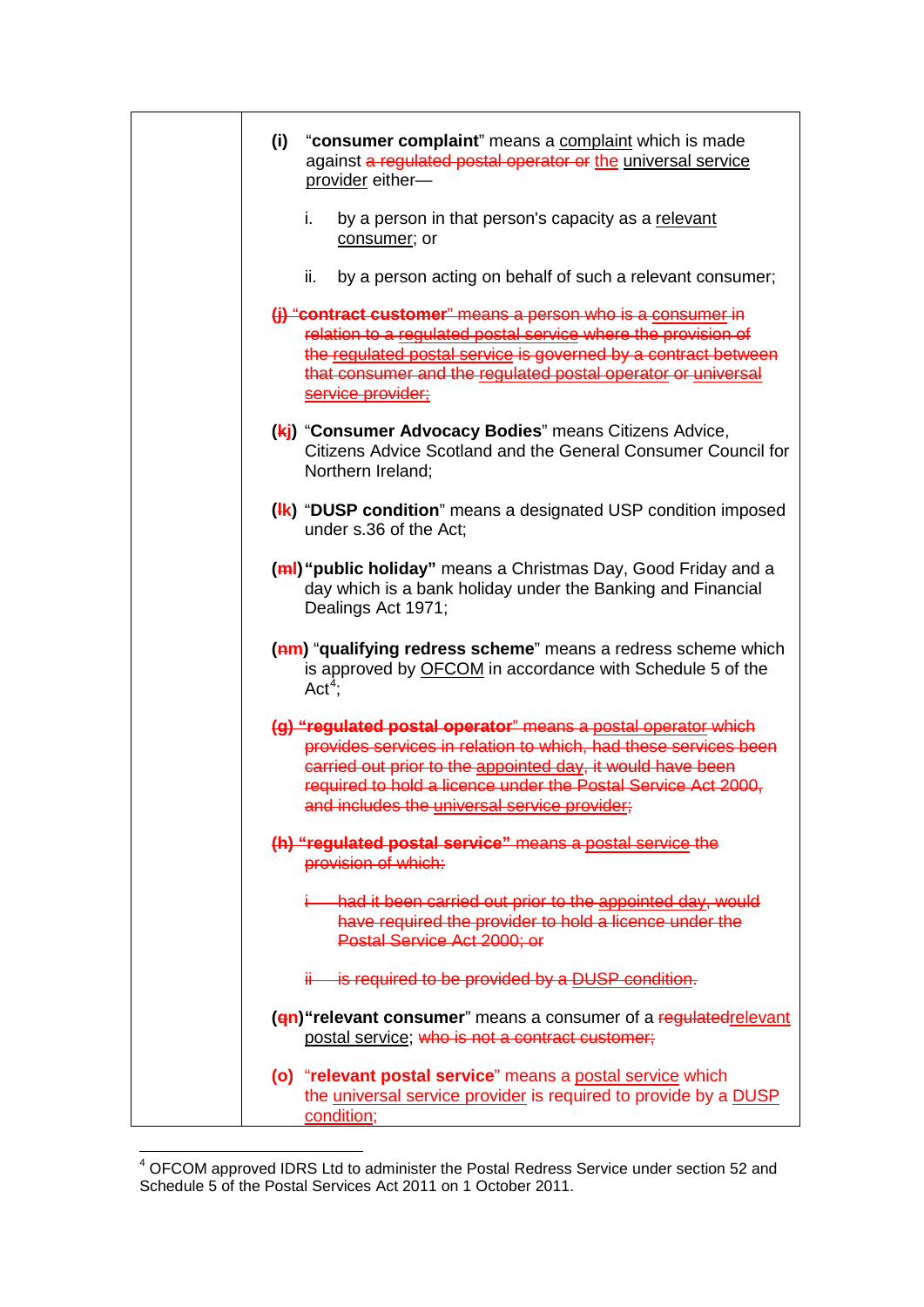|            | $(Fp)$ "specified time period" means the time period specified by<br>the <i>universal service providerregulatedpostal operator</i> in<br>its complaint handling procedure or as otherwise agreed with<br>a relevant consumer, as the maximum period that the <i>universal</i><br>service providerregulated postal operator has to complete<br>a consumer complaint before the universal service<br>providerrelevant consumer who made that consumer complaint,<br>or on whose behalf that consumer complaint was made,<br>becomes entitled to refer that consumer complaint to<br>a qualifying redress scheme; |  |
|------------|----------------------------------------------------------------------------------------------------------------------------------------------------------------------------------------------------------------------------------------------------------------------------------------------------------------------------------------------------------------------------------------------------------------------------------------------------------------------------------------------------------------------------------------------------------------------------------------------------------------|--|
|            | (sq) "vulnerable consumer" means a consumer who cannot<br>reasonably be expected to pursue a complaint on their own<br>behalf;                                                                                                                                                                                                                                                                                                                                                                                                                                                                                 |  |
|            | $(t)$ "working day" means any day other than a Saturday, a Sunday<br>or a public holiday.                                                                                                                                                                                                                                                                                                                                                                                                                                                                                                                      |  |
| $CP$ 3.1.3 | For the purpose of interpreting this CP Condition-                                                                                                                                                                                                                                                                                                                                                                                                                                                                                                                                                             |  |
|            | (a) except in so far as the context otherwise requires, any word or<br>expression shall have the same meaning as it has been ascribed<br>for the purpose of Part 3 of the Act <sup>5</sup> ;                                                                                                                                                                                                                                                                                                                                                                                                                   |  |
|            | (b) headings and titles shall be disregarded;                                                                                                                                                                                                                                                                                                                                                                                                                                                                                                                                                                  |  |
|            | (c) expressions cognate with those referred to in this CP Condition<br>shall be construed accordingly;                                                                                                                                                                                                                                                                                                                                                                                                                                                                                                         |  |
|            | (d) the Interpretation Act 1978 (c. 30) shall apply as if this CP<br>Condition were an Act of Parliament;                                                                                                                                                                                                                                                                                                                                                                                                                                                                                                      |  |
|            | (e) references to a day are references to a period of twenty-four hours<br>beginning with one midnight and ending with the next, which<br>period shall be treated to include a Saturday, a Sunday and public<br>holidays.                                                                                                                                                                                                                                                                                                                                                                                      |  |

## **3.2. Obligation on postal operators**

| <b>CP 3.2</b> | A postal operator shall establish, make available and comply with<br>transparent, simple and inexpensive procedures for dealing<br>with complaints of consumers of postal services, which facilitate the fair<br>and prompt settlement of disputes. |
|---------------|-----------------------------------------------------------------------------------------------------------------------------------------------------------------------------------------------------------------------------------------------------|
|               |                                                                                                                                                                                                                                                     |

<span id="page-5-0"></span><sup>5</sup> A table for information identifying such defined terms is provided at the end of this condition. This table is intended only as a guide and does not form a part of this condition. We make no representations as to its accuracy or completeness.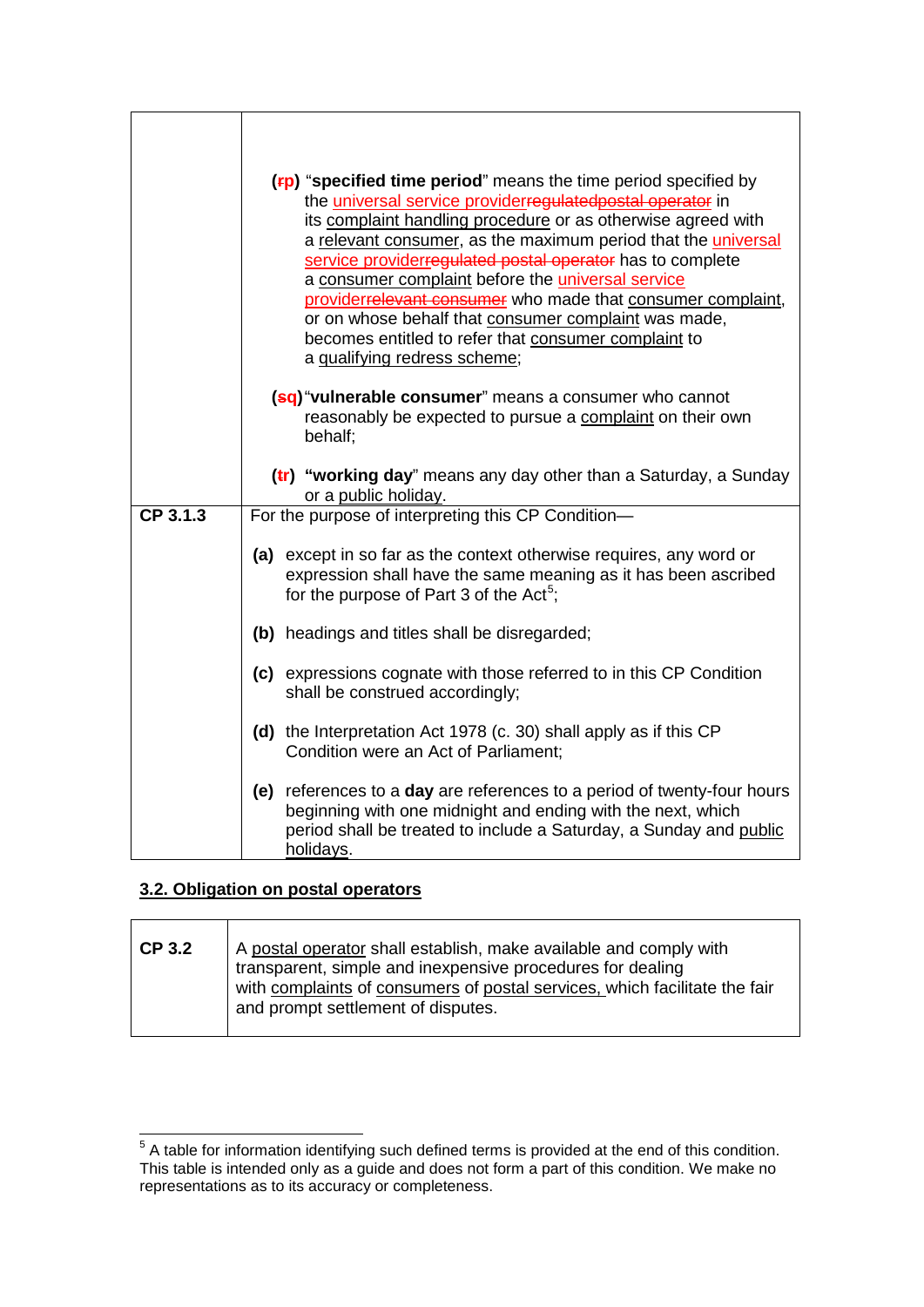## **3.3. Obligations on the universal service providerregulated postal operators**

| CP 3.3.1 | The universal service providerA regulated postal operator shall establish,<br>make available and comply with a complaints handling procedure in<br>accordance with CP 3.2 and CP 3.3.2 for dealing with complaints<br>of relevant consumers of regulated relevant postal services.                               |  |
|----------|------------------------------------------------------------------------------------------------------------------------------------------------------------------------------------------------------------------------------------------------------------------------------------------------------------------|--|
| CP 3.3.2 | A complaints handling procedure must:                                                                                                                                                                                                                                                                            |  |
|          | (a) be in plain and intelligible language;                                                                                                                                                                                                                                                                       |  |
|          | allow for consumer complaints to be made orally or in writing<br>(b)<br>(including electronically);                                                                                                                                                                                                              |  |
|          | set out contact details to allow a relevant consumer to make<br>(c)<br>a consumer complaint;                                                                                                                                                                                                                     |  |
|          | allow for consumer complaints to be progressed through each stage<br>(e)<br>of the complaints handling procedure orally or in writing (including<br>electronically);                                                                                                                                             |  |
|          | allow for consumer complaints with no evidence base to be dealt<br>(f)<br>with;                                                                                                                                                                                                                                  |  |
|          | describe the process which the regulated postal operatoruniversal<br>(g)<br>service provider will follow with a view to investigating and resolving<br>a consumer complaint and the likely timescales for that process;                                                                                          |  |
|          | provide for an internal review of an existing consumer complaint<br>(h)<br>where a complainant indicates that they would like such a review to<br>occur because he or she is dissatisfied with the handling of<br>that consumer complaint;                                                                       |  |
|          | set out contact details for Citizens Advice Consumer Service;<br>(i)                                                                                                                                                                                                                                             |  |
|          | (j)<br>describe the complainant's right to refer a consumer complaint to<br>a qualifying redress scheme:                                                                                                                                                                                                         |  |
|          | (i)<br>from the point at which the regulated postal operator<br>or universal service provider notifies the complainant in writing,<br>that it is unable to complete the consumer complaint to<br>the complainant's satisfaction; or                                                                              |  |
|          | after the expiry of the specified time period.<br>(ii)                                                                                                                                                                                                                                                           |  |
| CP 3.3.3 | The regulated postal operatoruniversal service provider shall, not less<br>than once every three calendar years, review the complaints handling<br>procedure and seek feedback from a reasonable number of complainants<br>to ensure the complaints handling procedure meets the needs of relevant<br>consumers. |  |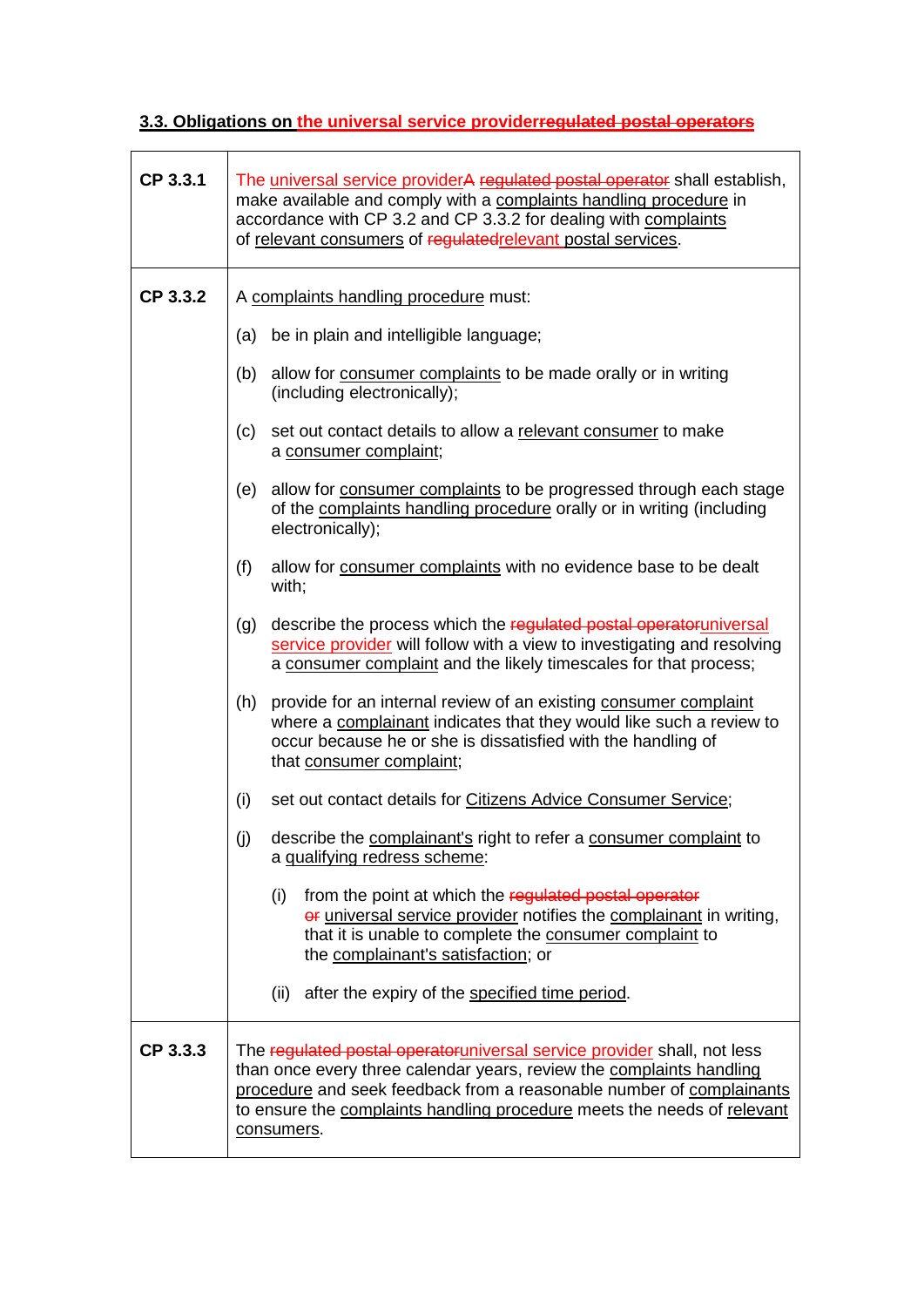| CP 3.3.4 | Upon receipt of a consumer complaint made through the complaints<br>handling procedure the regulated postal operatoruniversal service<br>provider shall record in a written or electronic format the following details:<br>(a) the date that the consumer complaint was received;<br>(b) whether the consumer complaint was made orally or in writing;<br>(c)<br>the identity and contact details of the complainant; and<br>a summary of the consumer complaint.<br>(d)                                                                                                                                                                                                                                                                                                                    |
|----------|---------------------------------------------------------------------------------------------------------------------------------------------------------------------------------------------------------------------------------------------------------------------------------------------------------------------------------------------------------------------------------------------------------------------------------------------------------------------------------------------------------------------------------------------------------------------------------------------------------------------------------------------------------------------------------------------------------------------------------------------------------------------------------------------|
| CP 3.3.5 | For each consumer complaint received through its complaints handling<br>procedure the regulated postal operatoruniversal service provider must<br>also record:<br>(a) a summary of any subsequent contact with the complainant and any<br>advice given or action taken in response to the consumer complaint;<br>the date (if any) on which the consumer complaint became<br>(b)<br>a completed complaint; and<br>the date (if any) on which the regulated postal operatoruniversal<br>(c)<br>service provider sends a written notice to a complainant in<br>accordance with CP 3.3.7.                                                                                                                                                                                                      |
| CP 3.3.6 | Where a regulated postal operatoruniversal service provider has<br>recorded a consumer complaint as a completed complaint but within<br>three months of the date of making that record a subsequent contact is<br>made by or on behalf of the complainant in relation to that consumer<br>complaint which indicates that it is not a completed complaint,<br>the regulated postal operator universal service provider:<br>must as soon as reasonably practicable take account of<br>(a)<br>that consumer complaint in any report which it is obliged to prepare<br>and publish in accordance with CP 3.3.14;<br>shall not otherwise be entitled to treat that consumer complaint as<br>(b)<br>a completed complaint until that consumer complaint is<br>demonstrably a completed complaint. |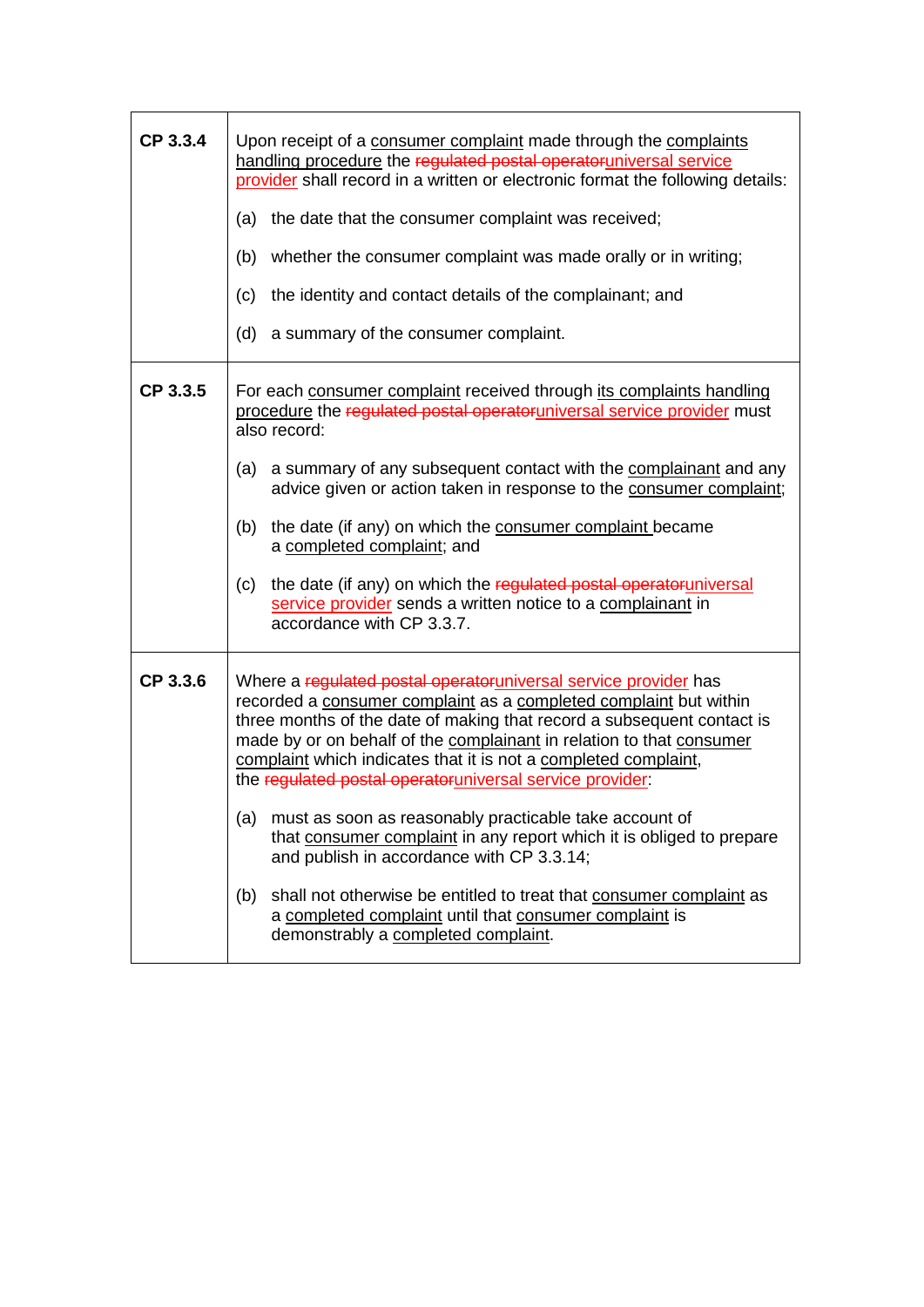| CP 3.3.7 | The universal service provider Each regulated postal operator must send<br>a notice to a complainant on the earlier of:<br>the first working day after the day on which the regulated postal<br>(a)<br>operatoruniversal service provider becomes aware that it is not able<br>to complete a consumer complaint made through its complaints<br>handling procedure to the complainant's satisfaction; or<br>the first working day after the day on which the specified time period<br>(b)<br>for that consumer complaint expires.                                                                                                                                                                                                                                                                                                                              |
|----------|---------------------------------------------------------------------------------------------------------------------------------------------------------------------------------------------------------------------------------------------------------------------------------------------------------------------------------------------------------------------------------------------------------------------------------------------------------------------------------------------------------------------------------------------------------------------------------------------------------------------------------------------------------------------------------------------------------------------------------------------------------------------------------------------------------------------------------------------------------------|
| CP 3.3.8 | The notice referred to in CP 3.3.7 must be in writing (including<br>electronically) unless another format has been agreed with<br>the complainant, and notify the complainant-<br>of their right to refer the consumer complaint to a qualifying redress<br>(a)<br>scheme;<br>(b) of the contact details of the qualifying redress scheme;<br>that the qualifying redress scheme process is independent of<br>(c)<br>the regulated postal operatoruniversal service provider;<br>(d)<br>that the qualifying redress scheme process is free of charge to<br>the complainant;<br>of the types of redress that may be available under a qualifying<br>(e)<br>redress scheme; and<br>(f)<br>that any outcome of the qualifying redress scheme process is<br>binding upon the regulated postal operatoruniversal service provider<br>but not upon the complainant. |
| CP 3.3.9 | The universal service provider Each regulated postal operator must<br>allocate and maintain such level of resources as may reasonably be<br>required to enable that the regulated postal operatoruniversal service<br>provider to receive, handle and process consumer complaints made<br>through its complaints handling procedure in an efficient and timely<br>manner and in accordance with this Condition.                                                                                                                                                                                                                                                                                                                                                                                                                                               |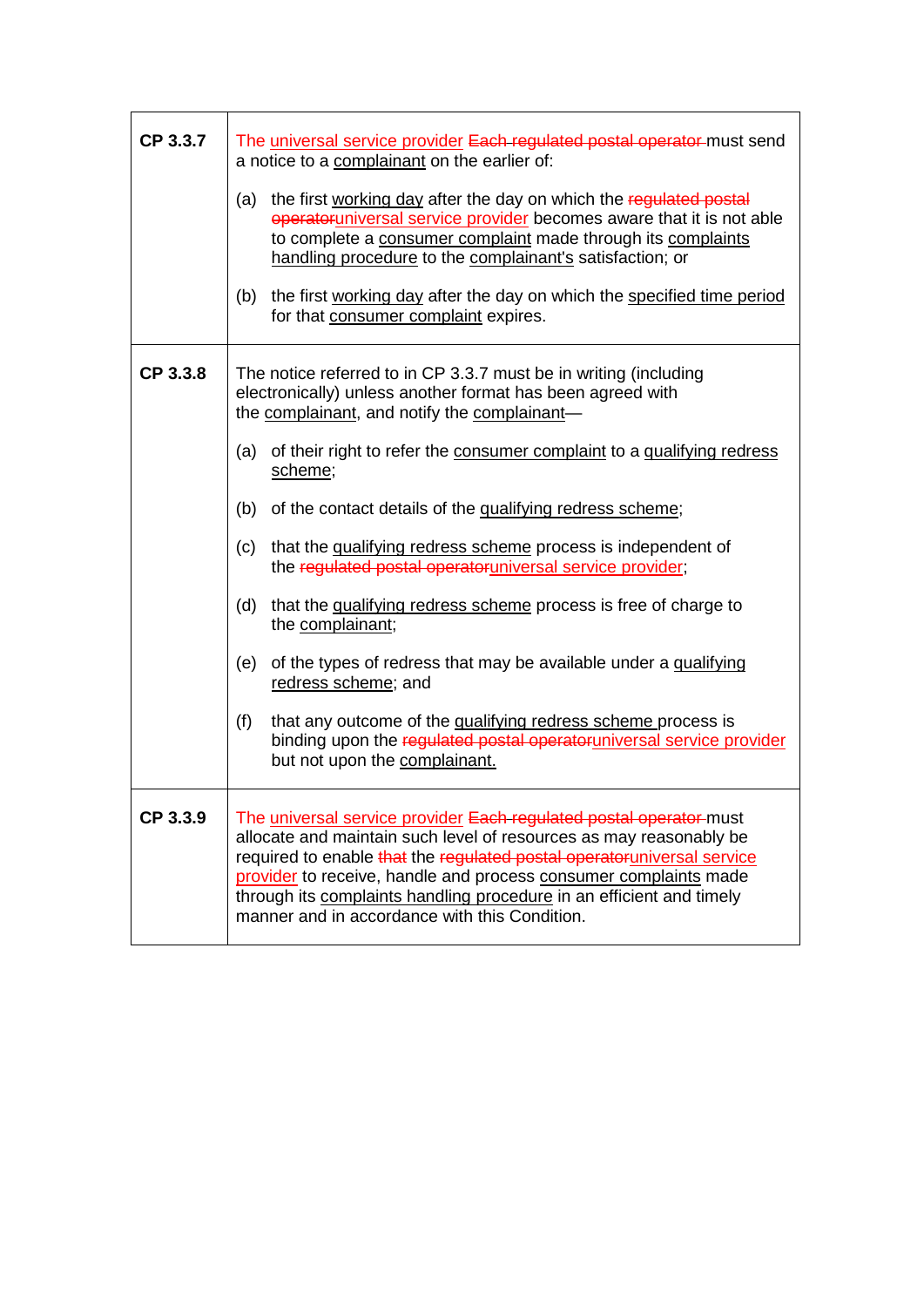| CP 3.3.10 | The universal service provider Each regulated postal operator must put in<br>place arrangements to deal with complaints made through its complaints<br>handling procedure in relation to which the Consumer Advocacy Bodies<br>makes representations on behalf of a vulnerable consumer. If a regulated<br>postal operator the universal service provider identifies a consumer as<br>a vulnerable consumer with a consumer complaint, or the Consumer<br>Advocacy Bodies refers such a consumer to a regulated postal<br>operator-the universal service provider, that regulated postal<br>operatorthe universal service provider must take such additional steps as<br>it considers necessary or appropriate with a view to assisting<br>that vulnerable consumer and completing their consumer complaint in an<br>appropriate and prompt manner. |
|-----------|-----------------------------------------------------------------------------------------------------------------------------------------------------------------------------------------------------------------------------------------------------------------------------------------------------------------------------------------------------------------------------------------------------------------------------------------------------------------------------------------------------------------------------------------------------------------------------------------------------------------------------------------------------------------------------------------------------------------------------------------------------------------------------------------------------------------------------------------------------|
| CP 3.3.11 | The universal service provider Each regulated postal operator must:<br>publish its complaints handling procedure in such a manner as will<br>(a)<br>ensure reasonable publicity for it;<br>ensure that its complaints handling procedure appears at a clear and<br>(b)                                                                                                                                                                                                                                                                                                                                                                                                                                                                                                                                                                              |
|           | prominent location on any relevant website it operates or controls;<br>and                                                                                                                                                                                                                                                                                                                                                                                                                                                                                                                                                                                                                                                                                                                                                                          |
|           | (c)<br>ensure that details of how to make a consumer complaint are made<br>available at all its business premises which are accessible to the<br>public, including the premises of its agents.                                                                                                                                                                                                                                                                                                                                                                                                                                                                                                                                                                                                                                                      |
| CP 3.3.12 | Where a regulated postal operator the universal service provider<br>becomes aware, following contact by or on behalf of the complainant,<br>that a consumer complaint which the postal operator had recorded as<br>a completed complaint is not a completed complaint, the regulated postal<br>operator universal service provider must as soon as reasonably<br>practicable-                                                                                                                                                                                                                                                                                                                                                                                                                                                                       |
|           | direct the complainant to the complaints handling procedure; and<br>(a)                                                                                                                                                                                                                                                                                                                                                                                                                                                                                                                                                                                                                                                                                                                                                                             |
|           | offer to provide a copy of the complaints handling procedure to<br>(b)<br>the complainant free of charge.                                                                                                                                                                                                                                                                                                                                                                                                                                                                                                                                                                                                                                                                                                                                           |
| CP 3.3.13 | The universal service provider Each regulated postal operator must<br>provide a copy of its complaints handling procedure, free of charge, to<br>any person who requests it.                                                                                                                                                                                                                                                                                                                                                                                                                                                                                                                                                                                                                                                                        |
| CP 3.3.14 | The universal service provider Each regulated postal operator must-                                                                                                                                                                                                                                                                                                                                                                                                                                                                                                                                                                                                                                                                                                                                                                                 |
|           | publish by 30th June each year a consumer complaints report in<br>(a)<br>such a manner as will ensure reasonable publicity for it;                                                                                                                                                                                                                                                                                                                                                                                                                                                                                                                                                                                                                                                                                                                  |
|           | publish its consumer complaints report at a clear and prominent<br>(b)<br>location on any website it operates or controls; and                                                                                                                                                                                                                                                                                                                                                                                                                                                                                                                                                                                                                                                                                                                      |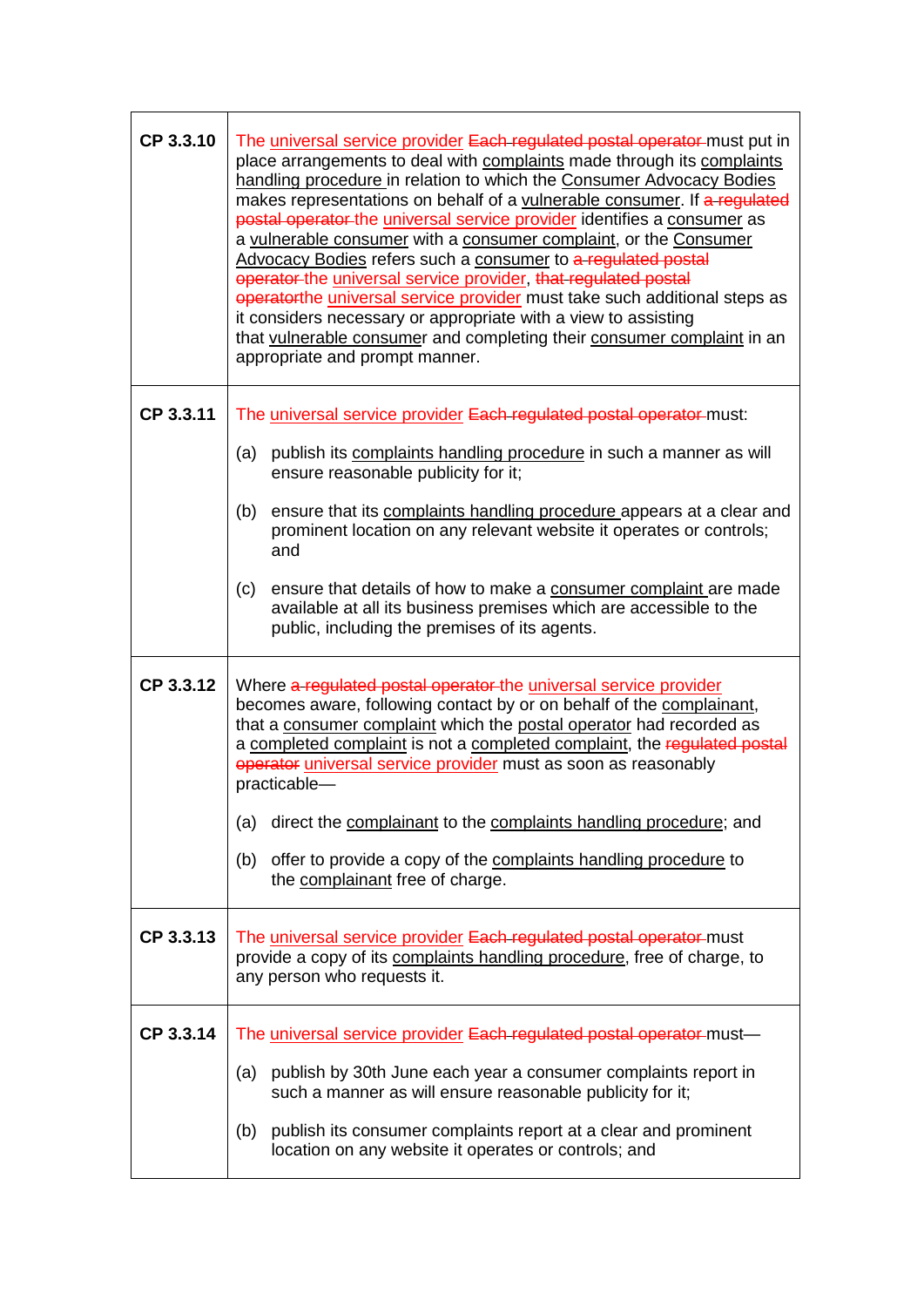|           | (c) provide a copy of its consumer complaints report, free of charge, to<br>any person who requests it.                                                                                                                                                                                                                                    |  |
|-----------|--------------------------------------------------------------------------------------------------------------------------------------------------------------------------------------------------------------------------------------------------------------------------------------------------------------------------------------------|--|
| CP 3.3.15 | A consumer complaints report is a report in relation to the twelve month<br>period ending on 31st March of the year in which the report is published<br>which contains the following information:                                                                                                                                          |  |
|           | (a) the number of consumer complaints which the regulated postal<br>operator universal service provider received during that period,<br>which had not become completed complaints within that period; and                                                                                                                                  |  |
|           | (b) the number of consumer complaints which the regulated postal<br>operator universal service provider received, during that period,<br>which had become completed complaints within that period,                                                                                                                                         |  |
|           | in each case presenting the information broken down by no more than<br>ten of the main causes of consumer complaint.                                                                                                                                                                                                                       |  |
| CP 3.3.16 | The universal service provider shall submit to OFCOM and to<br>the Consumer Advocacy Bodies, and publish in such a manner as will<br>ensure reasonable publicity for them, not later than two months from the<br>end of the quarter to which they relate, written quarterly reports which<br>shall                                         |  |
|           | (a) set out -<br>the number of consumer complaints received during that quarter<br>(i)<br>from relevant consumers which have not become completed<br>complaints; and<br>the number of consumer complaints received during that quarter<br>(ii)<br>from relevant consumers which have become completed<br>complaints.                       |  |
|           | (b) present the information referred to in paragraph (a) for the United<br>Kingdom as a whole -<br>broken down by no less than ten main categories of consumer<br>(i)<br>complaint, and<br>showing the compensation that has been paid to relevant<br>(ii)<br>consumers in relation to consumer complaints that were found<br>to be valid. |  |
| CP 3.3.17 | Aregulated postal operator The universal service provider must be a<br>member of a qualifying redress scheme in relation to consumer<br>complaints about the provision of a regulated relevant postal service.                                                                                                                             |  |